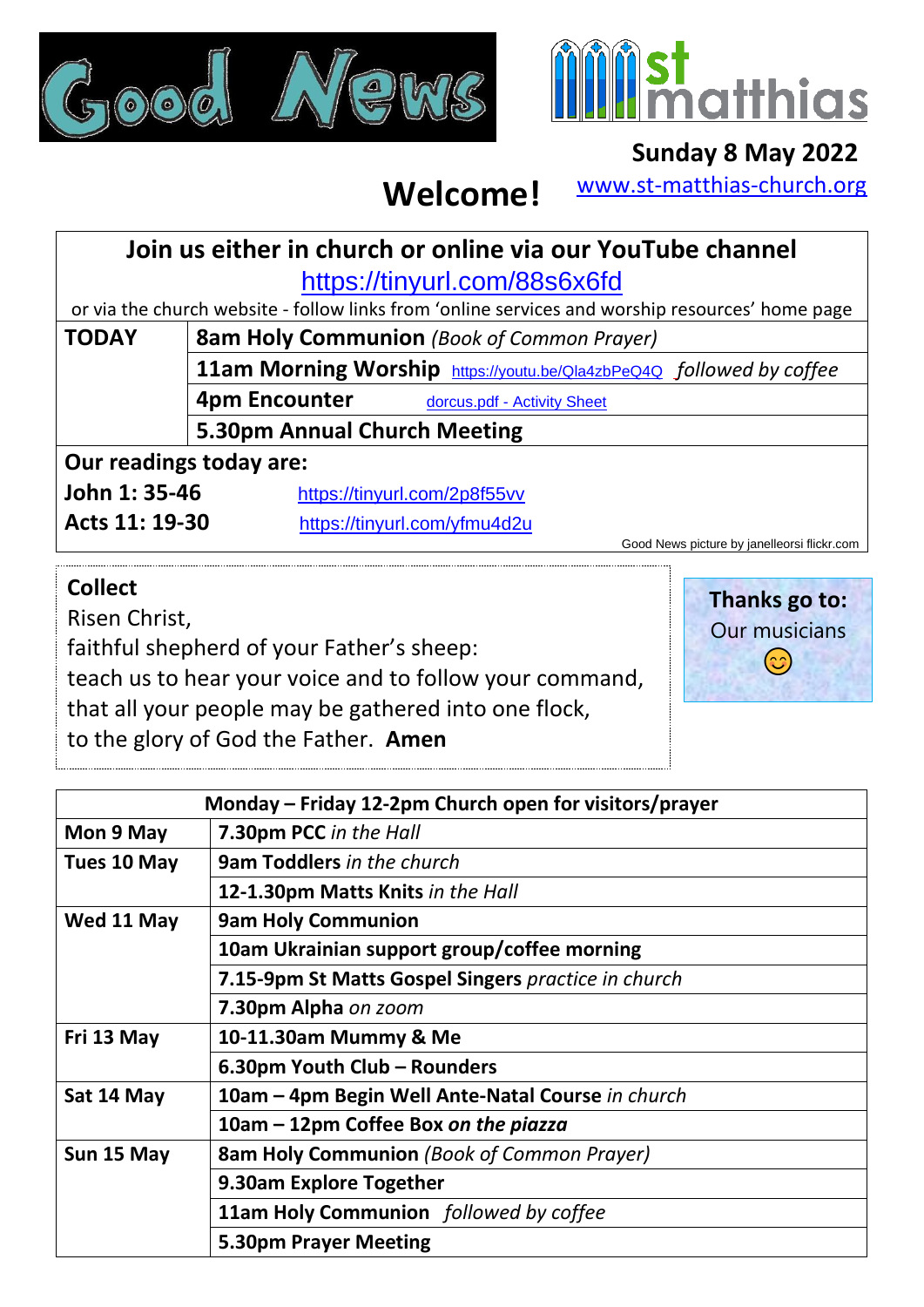# *Readings for Today*

#### **John 1: 35-46**

<sup>35</sup> The next day John was there again with two of his disciples.<sup>36</sup> When he saw Jesus passing by, he said, 'Look, the Lamb of God!'

**<sup>37</sup>**When the two disciples heard him say this, they followed Jesus. **<sup>38</sup>** Turning round, Jesus saw them following and asked, 'What do you want?'

They said, 'Rabbi' (which means 'Teacher'), 'where are you staying?'

**<sup>39</sup>** 'Come,' he replied, 'and you will see.'

So they went and saw where he was staying, and they spent that day with him. It was about four in the afternoon.

**<sup>40</sup>** Andrew, Simon Peter's brother, was one of the two who heard what John had said and who had followed Jesus. **<sup>41</sup>** The first thing Andrew did was to find his brother Simon and tell him, 'We have found the Messiah' (that is, the Christ). **<sup>42</sup>** And he brought him to Jesus. Jesus looked at him and said, 'You are Simon son of John. You will be called Cephas' (which, when translated, is Peter).

**<sup>43</sup>** The next day Jesus decided to leave for Galilee. Finding Philip, he said to him, 'Follow me.' **<sup>44</sup>** Philip, like Andrew and Peter, was from the town of Bethsaida. **<sup>45</sup>** Philip found Nathanael and told him, 'We have found the one Moses wrote about in the Law, and about whom the prophets also wrote – Jesus of Nazareth, the son of Joseph.' **<sup>46</sup>** 'Nazareth! Can anything good come from there?' Nathanael asked.

'Come and see,' said Philip.

## **Acts 11: 19-30**

**<sup>19</sup>**Now those who had been scattered by the persecution that broke out when Stephen was killed travelled as far as Phoenicia, Cyprus and Antioch, spreading the word only among Jews. **<sup>20</sup>** Some of them, however, men from Cyprus and Cyrene, went to Antioch and began to speak to Greeks also, telling them the good news about the Lord Jesus. **<sup>21</sup>** The Lord's hand was with them, and a great number of people believed and turned to the Lord.

**<sup>22</sup>**News of this reached the church in Jerusalem, and they sent Barnabas to Antioch. **<sup>23</sup>**When he arrived and saw what the grace of God had done, he was glad and encouraged them all to remain true to the Lord with all their hearts. **<sup>24</sup>**He was a good man, full of the Holy Spirit and faith, and a great number of people were brought to the Lord.

**<sup>25</sup>** Then Barnabas went to Tarsus to look for Saul, **<sup>26</sup>** and when he found him, he brought him to Antioch. So for a whole year Barnabas and Saul met with the church and taught great numbers of people. The disciples were called Christians first at Antioch. **<sup>27</sup>**During this time some prophets came down from Jerusalem to Antioch. **<sup>28</sup>**One of them, named Agabus, stood up and through the Spirit predicted that a severe famine would spread over the entire Roman world. (This happened during the reign of Claudius.) **<sup>29</sup>** The disciples, as each one was able, decided to provide help for the brothers and sisters living in Judea. **<sup>30</sup>** This they did, sending their gift to the elders by Barnabas and Saul.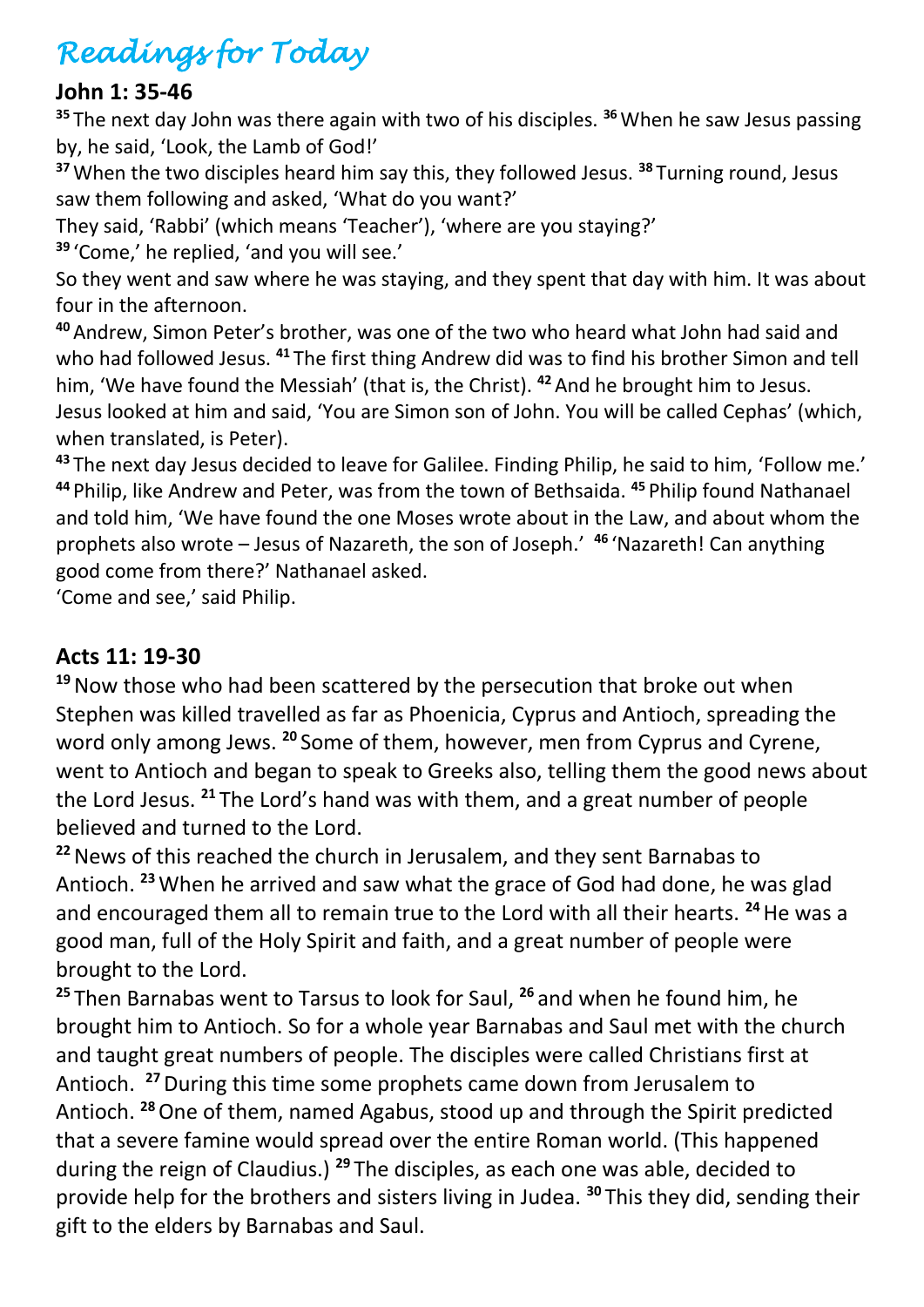## *News*



#### **5.30pm Annual Church Meeting – all welcome**

Copy of reports available on the church website and some hard copies available in church – one per family please.

[Annual Report 2022](https://d3hgrlq6yacptf.cloudfront.net/5f107d5e319c5/content/pages/documents/annual-report-2022-final-website-.pdf) & A.P.C.M report 2022 - [activities and groups.pdf.](https://d3hgrlq6yacptf.cloudfront.net/5f107d5e319c5/content/pages/documents/apcm-report-2022-activities-and-groups.pdf)

**A thanksgiving service** for the life of Avril Ford will be held on Wed 18 May at 12pm. All welcome. Please wear bright colours! *Thank you – Malcolm and Ashley*

**Funeral** The funeral of Wendy Hastings will be on Friday 20 May at 12.30pm.

**Messy Church**…reserve the date for our next event on Tuesday 17th May at 3.15- 5.30pm. Full details next week! Our next Saturday Messy will be in June in addition to the Tuesday. Contact Lena to book on 01803 295268.

For Easter we held two events and had a total attendance of 112, including 70 children and welcomed 12 new families. Many thanks to our tremendous helpers which this time included, Val, Elaine, Diane, Linda, Archie, Lindsay, Holly, Laura, Rachel, Paul and Giles.

**Begin Well** SPECIAL ONE DAY FREE ANTENATAL COURSE Saturday **May 14th** St Matthias 10am-4pm to include lunch. Book at [www.beginwell.org.uk](http://www.beginwell.org.uk/) or contact Lena Fearnley on 01803 295268 for further information.

**Next Friends Event** 14 May at Little Theatre "The Passing of the Third Floor Back" by Jerome K Jerome. Tickets from church on Sundays or from Christine Tibbetts on 291033. (The recent Organ Concert was a great success and raised almost £500!) Rob Newman

**LLF questionnaire** – a questionnaire will be emailed early next week to everyone who attended the recent Lent course to find out how it went and if there are any subjects you would like to learn more about. If you haven't received one by the end of next

## **Platinum Jubilee Celebrations**



## *Dates for your diary:*

Thursday 2 June – Community Party on the Piazza including Hog Roast and entertainment 1-3pm Sunday 5 June - church family

lunch after the service – sign up at the back of church today

week please contact the office. Thank you.

**To contact the church: Office:** Pere Snow 01803 214175 [admin@st-matthias-church.org](mailto:admin@st-matthias-church.org) **Rector**: John Beckett 01803 293119 [jandrbeckett@outlook.com](mailto:jandrbeckett@outlook.com) **Associate Minister:** Paul Barton 07807 636470 [revpaulbarton@gmail.com](mailto:revpaulbarton@gmail.com) **Curate:** Pete Norris 07926 833056 [pete@st-matthias-church.org](mailto:pete@st-matthias-church.org)